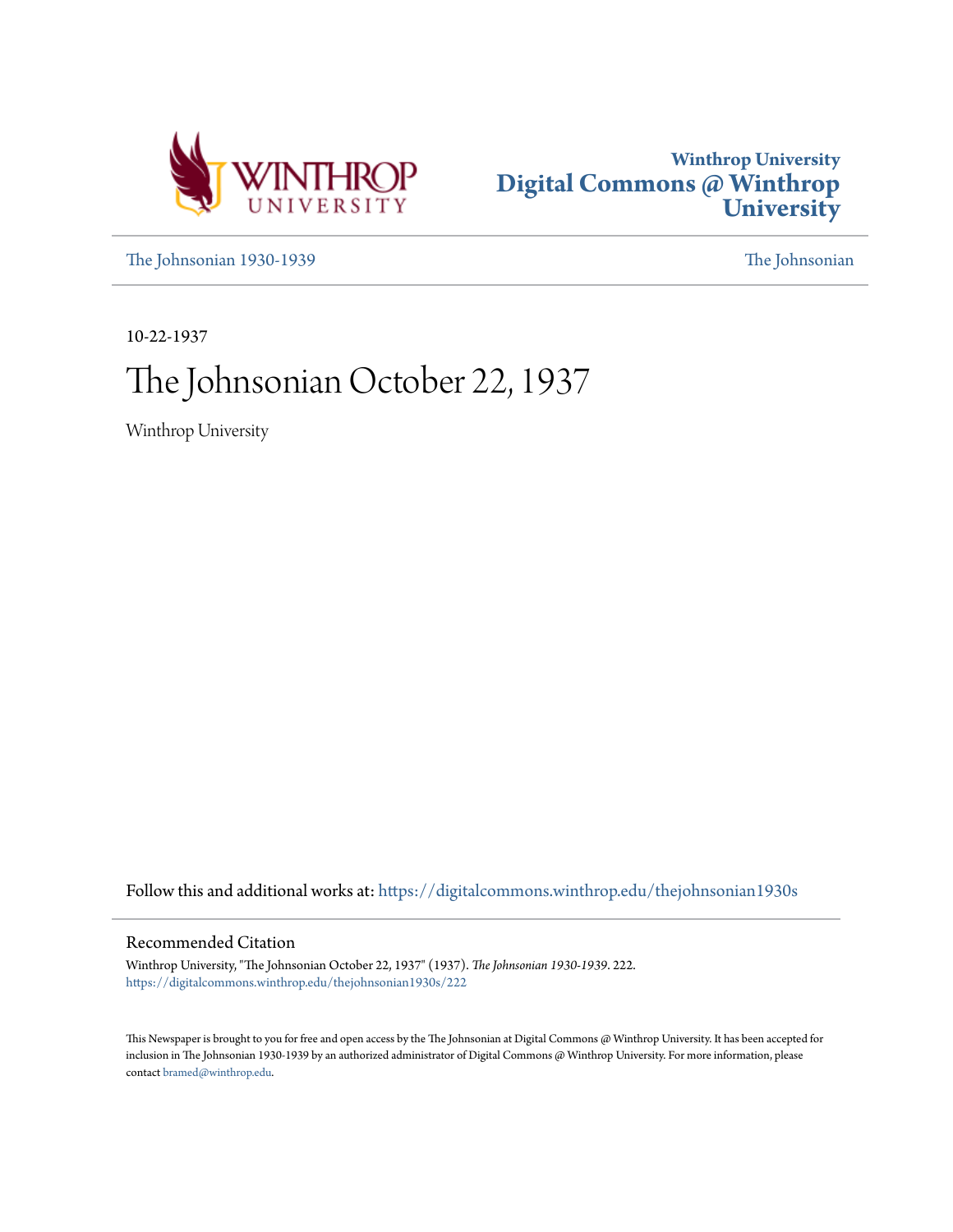**Member of Associate Col**legiate Press, N. S. P. A. and S. C. Press Associa tion. Circulation: 2,400



ROCK HILL, SOUTH CAROLINA, FRIDAY, OCTOBER 22, 1937

**VOL. 16, NO. 0** 

### **Federation Completes Editorial Asides List of Pledges of** an Kato Gienn Hardin wir **Winthrop Social Clubs** banner this week for knowing

Thirteen Additional College Farmers

to wear for anowing<br>top girls. Instead of given gy! statement concerning

the posted a cryptic message refer<br>ring readers to page 32 of the built

Most readers isnored the suggest on resons unover the sugges-<br>believing it a gentle hint on<br>terms. Before the day was up al-<br>t every girl in the school capitumost every girl in the senior capital

Lines were also the duration of the current content of Winlineys at some<br>informed the current country-off. Near the current country-off content country-off. Near<br>the country-off content of the current country-off content

are solid interesting and only one parts of the David Company of the Barristan and the structuring and only be the TC also is denoted by the structuring in the temperature and the "structuring in the structuring in the st

op and our gu

and in all places; how-<br>the few who are inconsiderate nd out like sore thumbs. There was one and only one your

stand during chapal for the hymn<br>and prayer but this lack of respect<br>of these few is a raflection on every<br>other member of the student body. a lack of both dignity and consideration when having parlor dates,

Clubs Announ The names of pledges of the so-<br>cial clubs within were not complete<br>in time to make last week's dolu-<br>conian have been submitted to<br>clubs. Tallie the Policy, Pederation presince definition<br>details the Policy density does

ere are 1.400 students at Win- Phi U Gives Fashion Show

Date who filled ber mails at an Artist Miss Lea Cites Differences in course. but one was too many! Miss Lea Cites Differences in

Seven correct correct community of correct and the process of correct computer of correct community of the advancement of the correct correct correct correct correct correct correct correct correct correct correct correct Why this sudden "corn-create"<br>post. Dr. Phelps' farm in Missouri. Dr. Phelps' farm is in Howard county-bit. Notive in<br>Carroll. To settle a displate over which compute the control. To settle a displate over<br>corn samples the

**Grow Office Corn** 

# **Invitations Sent To**

learn and the state of the state of the state of the state of the state of the state of the state of the state of the state of the state of the state of the state of the state of the state of the state of the state of the

.<br>hmonian, Journal Yo<br>md Delegates To Cohe

ciation. Winthrop summitted entries

**Annual Recognition** 

Service Of Y Held **Wednesday Night** 

With bright burning candles

t organ music, the Y. W. C.<br>augle with its glowing light w<br>pended behind the setni-circul

ne that Y Cabinet formed on the

lege, social justice when one reaches<br>clitterable and peakes.<br>The recognition arrivies was readed<br>in union with Marry O'Dell insulants.<br>While the organ played the Cabine-<br>intigled with the audience—lighting<br>of the candles



Debating Society D<br>Japan's Invasion of

Six-sees before the Legislature and a result<br>super difference J. E. Harley, Britatives; and Neville Bennet<br>tee of the House of Represent are Day assembly on November 2. They are, left to<br>Barnwell; Soi Blett, Barnwell, Speaker of the Ho<br>til, Bennettsville, chairman of the Ways and eft to right<br>se House o

# Delegates To Attend<br>State Press Meet OFFICERS CHOSEN Freshman League **FOR DECEMBER FORENSIC MEET** Heads of two of the Winthrom<br>college publications will attend the South Carolina collegiate Press at<br>sociation which meets at Coker collegiate Press are<br>legs in Hartsville, Friday and Sat-

To Speak on Legislature Day, November 3

21 Colleges Acce **Invitations To Dixie** Hrmative, negative, and backbench-<br>ers respectively in the query: "Re-<br>solved: That Japan is justified in<br>her invasion of China" at the<br>Freshman Debaters' league yester-<br>disp afternoon at 5 o'clock in Cito<br>hall. Speech Tournament

**Special Toward Street International Street International International Street International Street International Context International Context Inc., and T-2-4. have been announced by Pays | pail. Alternoon at 9 orbits in** 

cenville, oratory manager; Mary **Town Girls To Be** 

nuer contest manager; Annie<br>argaret Graves of Darlington, ex-<br>happer manager; Monica Megga of<br>hating problem solving contest<br>singer; Edith Bedenbaugh of **Guests Of College** November 13-14 er vending to Town girls' ent, will be held this year on Sat

the Willie Start reading manager;<br>the Willie of Sumter, impromptunger; Norn Morgan of Hodges,<br>magne manager; Norn Morgan of Hodges,<br>Margaret Reid of Charleston,<br>Margaret Reid of Charleston,<br>Johnn Hainnen; Margaret Annuaton urday and Sanday, November

Ann tts of North, chairs sms; Jo Jones of Batesburg, reor rooms; oo arenes or passeours; representation explores the medical mean; Anne Cox of Bowling Green<br>rent; Anne Cox of Bowling Green<br>charman of accommodalisas; Sar Taylor et Carrier<br>Taylor of Lexington, entert tumon<br>clust

Tapare as Canadian Meridian Constant Constant Constant Constant Constant Constant Constant Constant Constant Constant Constant Constant Constant Constant Constant Constant Constant Constant Constant Constant Constant Const

ex that have recently re-<br>reservations for the speech<br>ent are: Lynchturg, Waker<br>Elon, Western Carolina<br>cellege, Mars Hill, Virginia<br>at, Nebraska State Teachers<br>Erakane, Earlham, and



S. C. General Assembly

**Invited to Winthrop for** 

Legislature Day, Nov. 3

Governor Accepts

ortunities at

Winthrop: Meeth

State Officiale November 3

**BSCRIPTION, SLOP A TEA** 

Addresses By<br>Officials, Ding

**Tours Are Plans** 

ssembly program in main au

of students will sing as part of<br>the program. Students will im-<br>withe len hegislators to their<br>students of the diving room, where<br>students will be hosteness. A<br>student orchestra will play during the meal.<br>ing the meal mars

neg inv mess,<br>Proctors and marghals, two<br>other student groups, will assist<br>President Phelps in the campus<br>tour that follows the mess.

rop at

The program in the main audit

de addre es by sta

outside and a musted program distribution and a musted program distribution to predict this time have<br>the to speak at this time have<br>been catenaid to Governor Jehn-<br>(Continued on Page Pour)

OLIN D. JOHNSTON

ernor of South Carolina and governor of South Carolina and Carolina and Carolina and Carolina Carolina<br>of Irustees of Wishbrop college.<br>will address the Legislature Day and Carolina and Carolina Increment R.<br>In accepting the invision of Carolina Poly Representation of Maricon, Frances<br>Reference of Kerahaw, and Margaret<br>Pessinger of Springfield led the af-<br>granative, negative, and backbench-<br>ranative, negative, and backbench-<br>ranative, negative, and backbench-

Legislature Day on November<br>3 could almost be called Ski-<br>denis Day.<br>The committee in charge of<br>planning the day has given Windtropy in depth of planning the day<br>part in connection with the ac-<br>tivities.

 $\mu$  . The first place a class of the first place a class of business fixed<br>in the first place a class of the contrast fixed in the contrast of the<br>state and other invited quests. Then, any<br>density fixed on both the contr attend Legislature Day at Winthrop college, on Noven

The inductment to meet almost 1.500 Winthrop girls is<br>most 1.500 Winthrop girls is<br>emplemen interesting one and I<br>cenfinity and the one and I<br>cenfinity is allowed by the basic modifying will prevent my being at<br>winthrop on **Lioned** 

uoned.<br>
"With all good wishes, I am<br>
"Bincerely yours,<br>
"Signed: "OLIN D. JOHNSTON."

# **Physical Ed Group**

**Attend Health Meet** 

### Organization of Sch<br>Administrators Disco sense Problems

and 3.<br>
and 3.<br>
A coverage  $\epsilon$ -<br>
A chi the due Department of Super-<br>
At this time duy studient suil be The State Department of Super-<br>
Invited to speed Saturday raight in interdence, an organization of<br>
temper and Sunday tour that follows the meal.<br>But then, it must be recalled<br>the whole thing was planned<br>originally (i) to make the law-<br>maritzys better acquainted with<br>their State College for Woman, and (2) to stimulate interest<br>among the girls in State affairs The committee headed by Dr. Kinard is making Leg<br>Day a day for, about,

trar; Mt es Julia Post, Lillian Well-Town per rate of the physical countries.<br>
Town per Maude Causary, and Man,aret<br>
Les of the physical relation de-<br>
partners : June 7, Thomas, Market<br>
Man Man, Market Man, Market<br>
Man, Market Case<br>
Altrin, Market Manna, Loui

the unner.<br>
All of the 111 day students are<br>
expected to participate in Town<br>
Uirls' weekend. weekend. **G** Jf Course Offered

weekend, an an

n Andrews<br>(ficial roll

# Putting Equipment, Driving<br>Cage Being Installed

For  $C$  counter in estimate the set of the content of the set of the set of the counter of the set of the content of the set of the content of the content of the set of the content of the set of the set of the set of the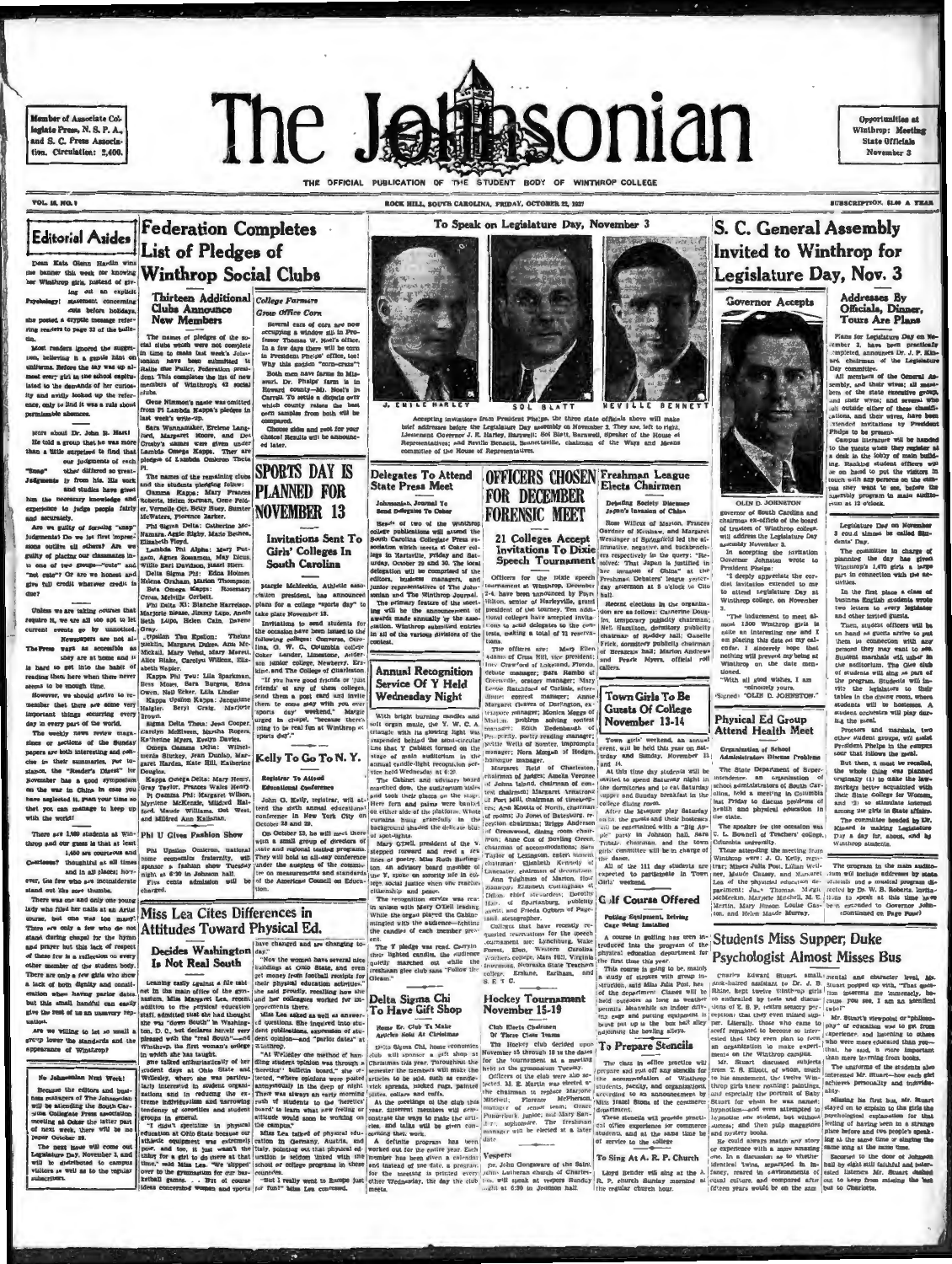### THE JOHNSONIAN

sekiy During School Year Except Holiday Periods<br>dar Sezion the Official Organ of the Student Bolises. The South Carolina College for Women  $\overline{R}$ 

 $\begin{tabular}{ll} &\tt NOTICIS1 \\ All those wrishing to try-out for the "rriter" club please hand in original writting to Room 346, South, by Wedenenday. \\ &\tt MAKTEA ORR, Pruddent. \end{tabular}$ 

**Winthrop Goes Practical** 

pace to read at a tenure. We are not asidated to morely reed  $\sim$  theoretes it correlates the resulting on the row behind to know about everything in the ass very destructing on the row behind to know about everything in the context in process carougnout the security net the program from doing so, but to the speaker it sounds like the burzing of so many bees Do to sever at still? Imagine the speaker's reaction when the bolds out upon a se

of course we may be exaggerating the situation same<br>hold of course we may be exaggerating the situation same<br>holdy of the maid mean to accuse the entire students and<br>body of the maidmeanors of a few. But if we all tried co nitely more. Our chapel programs are usually excellent, selet's try to improve our conduct, and be ladies.

Secretion, Every during the salty of Christminy, drop to the hand and point in the partial species of the salte of the country through.<br>
point in section with the particular country and the section of the salte of the sal

JUST LINES Frosh Describe Terrors of 'First Big Test' Dearest George.<br>Why haven't you written? I can't

THE JOHNSONIAN

pet Scottle. She doesn't like for<br>him to be taken into the dorml-<br>tory, either, because he'll more<br>than likely curl up under a bed

for the night instead of going Tammy's last 'night out'<br>bothered me a little," laughed<br>Miss Wellner. "It's really better

for him to sleep and eat at home."

ROBERTA MARSH "Bert" . . . chief freshman con

where ... wear treasures were ... Who<br>who is American Colleges" ...<br>TOK, social club ... heckey varsity<br>3 years ... bristics with efficiency<br>1 years ... bristics with efficiency<br>1... commerce major ... from Edgy<br>field ... "Who's

**WINTHROP DAY BY DAY** 

Phelps.<br>
Into Bopper and Lib Manafield.<br>
In a philosophical mood, decided<br>
that life was simple, complex, and<br>
that life was simple, complex, and<br>
compound; while everybody falls in-<br>
to cue of four classes, declarative

'Not a Good Teacher,' W. T. S. Pupil Say

Perhaps the student teachers<br>could acquire some tips regarding the merit of their labors in<br>training school from some of<br>their sophisticated pupils.

Their supplies<br>the policies and pupils. We are the substitute of the state<br> $\Delta$  and the state of the state of<br>the state of the state of the state of the state of<br>the results as a good tender. We will use a good tender of

overns as at I've heard some 'nuse Monday" complaints like this and they aren't grouches but it's just college life, they say: Farlay as Converse girls feel the same way:

n sure <br>
In The Tiger, ton, we noticed an editorial on learning<br>
med we memitioned ammething about the freshmen who didn't know<br>
Allan- (hose upper-dammen could take a teams or two between<br>
stiman- (hose upper-dammen could

apologies for giving anyons, especially you, such an absurd impression<br>my lot liking men. Truly it is not so and just as truly we females on<br>not do without them. But, they are just like wine-very informeding,<br>making for a **ader if the upset on acores in the Citadel-Pi**<br>hing like the upset Charleston received fr

Ily you, such an ab

dent-1 express my sin

**IO** AB

a in the Mod

Campus-ing

Oh, to P. C.'s col

Freversie in the Modern Manner<br>A pubble, in a state of circumvolution, acquires no lichens,<br>Feathered hiptes of similar plumage will live gregariously.<br>Troo graphs a number of culinary assistants may impair the flat

The capital of the papal state was not constructed in a diurnal reported in the capital of the papal state was not constructed in a diurnal re

Did you know that the first intercologiate football game was<br>in 20 mem on each side-between Rutgers and Princeton, 1869<br>ist we hear, all that would mean at Climman would be just a<br>re heanes added to these taking the genera

To those girls out there who are constantly heing "masked on" by<br>coposite act, who haven't heard from "him" in a week and two or minimal<br>double ways, who can't concentrate on the digestive organs of the freq. and "solid<br>c

Girls, it's great not to be in love Girls, it's great not to be in how,<br>Four's free from the world you live in.<br>Bome men will ohnrm you-<br>Don't let that alarm you-<br>Girls, take my advice and don't give in!

ers's not<br>t dive ): Tu reaching everybody to get shiny new models vary with the old one; wondering why so many p

Oh, dear; oh, dear-i must my it<br>That mase collage life is the bunh<br>We learn how to act at the collage : Lat the college,<br>side we do flunk!

 $\begin{tabular}{lcccccc} The Avankesling & & & \\ \end{tabular} \begin{tabular}{lcccccc} The Avankesling & & \\ \end{tabular} \begin{tabular}{lcccccc} a gap & a bar & and & & \\ \end{tabular} \begin{tabular}{lcccccc} The angle & a bar & and & \\ \end{tabular} \begin{tabular}{lcccccc} The angle & was & \\ \end{tabular} \end{tabular} \begin{tabular}{lcccccc} The angle & a bar & & \\ \end{tabular} \end{tabular}$ 

I strode to the door and rang the hell,<br>All cares and worries had fled,<br>The surprise I intended was really mine,<br>For the gal was ready for bed.

### $U_{AB}$

Tell me true where thet smile has gone,<br>That one that is full of cheer,<br>What has become of  $D-a$  rose in your checks<br>The checks I how, so dear?

ose things in your hair, what have the<br>To the wave so soft and fine,<br>ask has become of the akin so smootl<br>The one I want to call mine?

Your lips have lost, I don't know with That sweet, and cherry red, What has bee ecome of that some so sweet,

My dreams all so rweet are by<br>And I find nightlf in the 1<br>The things I thought were rest Are the things that pass really yours.<br>es in the n

Welleskey bonata of two spitzster clubs. One is the "No Russian and "solution" as it club flower and "Solution" as  $\Delta$  and  $\Delta$  and  $\Delta$  and  $\Delta$  and  $\Delta$  and  $\Delta$  and  $\Delta$  and  $\Delta$  and  $\Delta$  and  $\Delta$  and  $\Delta$  and  $\Delta$  an

A la A Manushing,<br>
Life is a problem,<br>
I'm a victim of fate<br>
I dash down to breakfast.<br>
And I find I am lute. I start out to church

And find it is rain<br>Get a big box from home<br>When Ta in trainh<br>A call to date hall,<br>A gentleman walling relating the string of the given and ask<br>"How am I rating?" d find it is rai

"How am 1 rating?"<br>
1 ter down the states<br>
With a hope-no other<br>
1 with a hope-no other<br>
1 The gay is my brother<br>
1 noed monoy hed<br>
60 1 write home for<br>
Then I wait and 1 wait<br>  $\frac{1}{2}$  and  $\frac{1}{2}$  and  $\frac{1}{2}$  and 1 But it doesn't o

Fort it doesn't come.<br>
Hudy my benoms<br>
But jux can't digest 'e<br>
Tra sa blank as a wall<br>
Oh, life is a problem,<br>
Ch, life is a problem,<br>
Tra a wickin of fate,<br>
Tra a wickin of fate,<br>
Alsa, woe is me!

"I must drop in the  $\nabla$  and  $\Sigma$  stor." said Mrs. Casser, or but Tochusen.

Castlen is a meet valuable must in fa

ur to da now how. Some<br>sen haps and per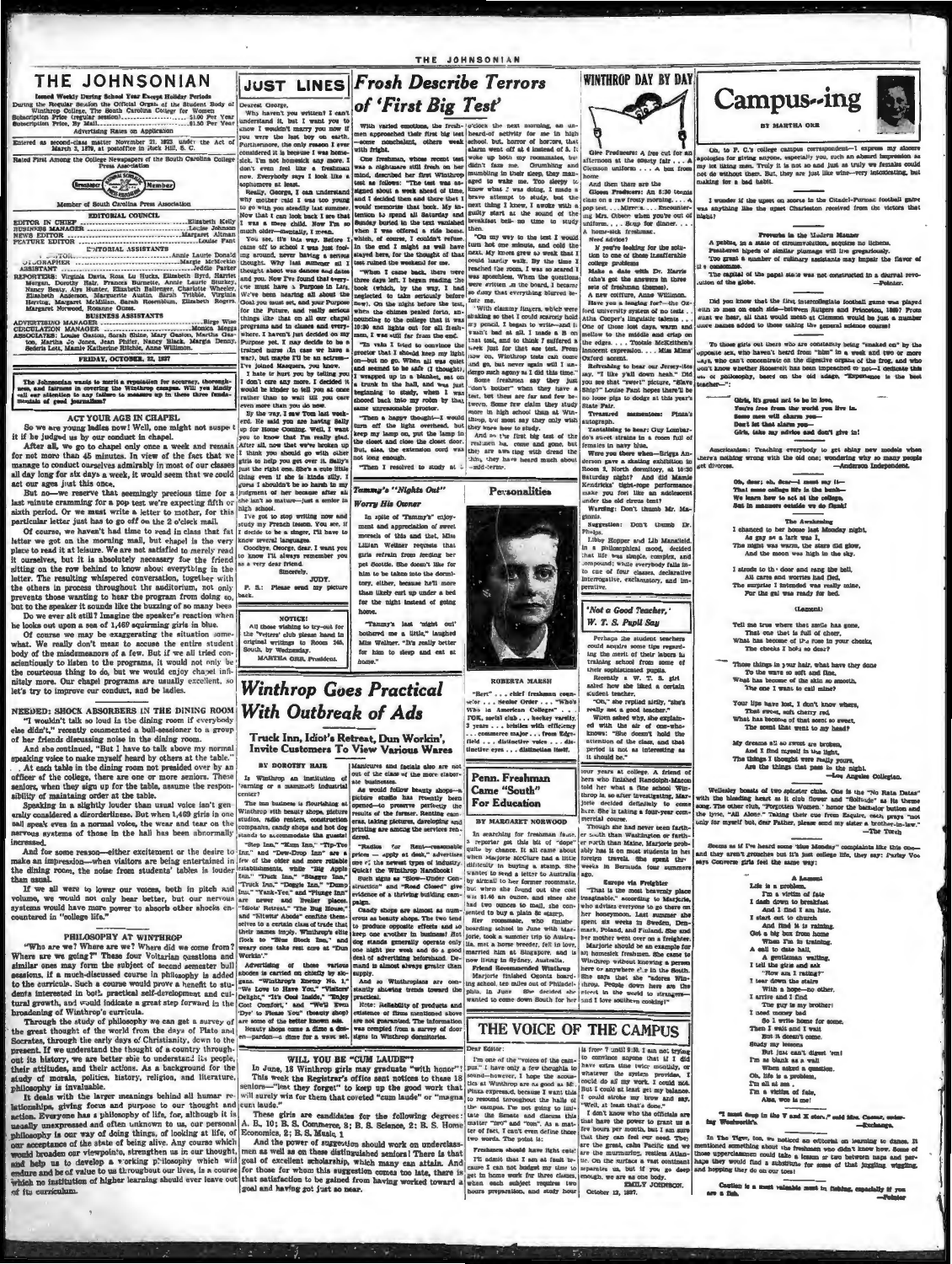

on, Mary Miller Seath of Chester,<br>Caroline Parkam of Latla, and<br>Mary Garner of Union.

Caraysian runsai at Letin, and 17. Jonanom was a contour and the sixter is and in System Lodge<br>
Sixter defined to the department of modern hand control in System and Caracter is control to the different of modern hand con

ores In North tertained At Party

sophomores staying in North<br>ory were entertained Thurs-<br>termon at an informal party<br>row 4 until 5 o'clock. 'The so

um e unui e o cioca.<br>gveda played games, per-<br>stunte and sang sunga to

ether.<br>Lee cream and cake were served<br>huring the afternoon.<br>Libby Elopper and Catherine<br>Genes, members of the social com-<br>nistee of North, were joint host-

REGIN THE SCHOOL NEAR PROPERTY NAMED A COOR FORMATION CONTRACTS - PARKERS<br>THE SWATERMANNS - COOR COORD THE SWATER PROPERTY OF STATE COORD THE LAST STATE AND RELATED THAT HAS NO COORD LABOR NAVITAL LAST COORD COORD THAT HAS

R. L. BRYAN CO.

# "HOBBY SHOW"

Of course the members of the Rock Hill Kiwanis club invite all of those associated with Winthrop to attend the Moby Show to be held between 3 and 9 P. M. next Tureway, October 28th, in the basement of St. John's M. E. Chu

In, John's M. E. Church.<br>
From all indications this is going to be a real event,<br>
From all indications the oil of a stend. The<br>
file and the serve proposition of the stead and the stead of<br>
Simple and the stead and the st

vus appreciate.<br>
The "Old Reliable," the Fifth Congressional Districts" "Rock of Gibraltar," is always glad to use its<br>
advertising space ir. The Johnsonian and/or other<br>
sources for all worthy movements spacewed by the<br>
s

# Come in to See Us **Peoples National Bank** We Are Here **To Serve Sporting Goods** You

Tennis Racket Covers .......................35c Tennis Balls ................................25c **Rock Hill Hardware Company** Anything in Hardware Phone 612

Dr. Helen Macdonald, of the<br>Winthrop chapter of the A. A.<br>U. W., was elected corresponding secretary at the state meet-

U. W., was exceeding necretary at the ing held in Span

National Contest

the fault<br>and it. Dr. Heriong explained the purpose drank it.<br>and operations of the  $\mathbb{X}$ -ray machine and the fluoroecope.

"Little" Rosenblum Observer **Birthday In Infirmary** 

vietning and a normalize (fresh- new ideas concerning their vietname) calculated the perenteenth concerning their vietname of the same of the same of the same of the same of the same of the same of the same of the same of

Piedges of Esppa Delta Phi, na-<br>tional education fraternity, were<br>enterrained at a waffe supper at<br>the home of Miss Badde Goggana,<br>the club sponsor, at five o'clock last

Masquers To Give Plays

is minimized and the infunction of the infunction of the inferred effect and the inferred effect and the inferred effect and the inferred effect in the state was known the chosen and the inferred effect of the inferred ef The Manquers will give their first<br>public performance on November 12<br>in Johnson hall.<br>This performance will consist of This performance will consist of<br>three one-act plays: "Nearer My<br>God to Thee," "Pandora's Box," and<br>"Mushrooms Coming Up."

WORKMAN-GREEN MUSIC **STORE** Special Sheet Music **Miss Rossell Detro 15c** 

**Returns From Tour** 

Vinthrop student

Catawba

Lumber

Company

THE JOHNSONIAN

 $\begin{tabular}{|l|l|l|} \hline & \multicolumn{3}{|l|}{\textbf{Mar} pair}} & \multicolumn{3}{|l|}{\textbf{Mar} pair}} & \multicolumn{3}{|l|}{\textbf{Mar} pair}} & \multicolumn{3}{|l|}{\textbf{Mar} pair}} & \multicolumn{3}{|l|}{\textbf{Mem} from}} & \multicolumn{3}{|l|}{\textbf{Mar} pair}} & \multicolumn{3}{|l|}{\textbf{CHrm} of}} & \multicolumn{3}{|l|}{\textbf{Plam} of}} & \multicolumn{3}{|l|}{\textbf{Ril} in}} & \multicolumn{3}{|l|}{\textbf{Cham} of$ 1937 graduate of Winthrop, in Alco

**Morgan Wins Contest** 

'oo

Sister Colleges Hon-<br>Senator B. B. Tillene

Clemeon and Winthrop are<br>ppersting in selling pamphlets ing the biography of Genator B<br>jamin R. Tillman at the State 1 operating 1<br>
ing the ble<br>
jamin R. T **MOYGAN WEB CONSUMER THE CONSUMER SET AND AN ALL AND THE CONSUMER THE CONSUMER THAT THE CONSUMER THE CONSUMER THE CONSUMER THE CONSUMER THE CONSUMER THE CONSUMER THE CONSUMER THE CONSUMER THE CONSUMER THE CONSUMER THE CON** 

**Faculty Attend Vark** 

# **Pledges Are Initiated**

Goods

\$1.00 face powder 69c

50c face powder . . 32c<br>50c creams ...... 32c

\$1.00 creams ..... 69c 50c lipstick ......32c Bauer and Black Vanishing<br>Lotion for the hands... See

**GOOD'S DRUG** 

**STORE** 

122 East Main St.

NEW PRESENTATION BY COTY

Ten new creations, infinitely enhanced with<br>the rich, selately enhanced with<br>Emeraude, are completely "woven" into insep-<br>arable harmony by their exotic beauty—in-<br>arable harmony by their exotic beauty—in-<br>spired by the pr

**SANDIFER DRUG STORE** 

County Teachers' Meeting

Your Feet, Then Be Able to Forget Them" **Baker's Shoe** 

**Renury** EAST MAIN STREET

**Next Door to Peoples Bank** 

Work Called for and Delivered





R.C. Cola Bottling

Company

ROCK HILL S. C.

Come in and see our wandarful salestines

**RECORD PRINTING CO.** Phone 164

**CALE 12.** The contract of finite line in the function of the final contract that is the entirely vertice in the final class in the entirely vertice of the United Case and the United States and the state of the state of t

Phone 80

So peaks.<br>
with the results are also peak to the people up there called be "alow-poke" because of her<br>
called be "alow-poke" because one of the called the stress are also<br>
"They are also stated by the stress and the stress ....<br>ara

Miss Lella Russell, of the Alum-<br>nae office, hes returned to Win-<br>throp after an extended tour<br>through the state during which she<br>visted different groups of former

Sponsored By Beta Beta Beta

A Halloween dance to be held in<br>folmson hall October 30 after the<br>locture is being sponsored by Beta<br>lets Beta, national honorary biol-<br>sy fraternity. **ROCK'S LAUNDRY** 

Castumes may be worn or not as<br>desired, and a small admission price<br>will be charged. Everyone is invited, **AND BRY CLEANING, Inc.** 

Phone 755 On your way back to senual Blop by

> **Florida Fruit Store** Try Faultless For **Best Results**

Dresses Cleaned, 50c **Faultless Cleaners** 

**New Physician Once** Missen Sarah Cragwall, Elta Missen Called "Slow-Poke" comomics department visited at the<br>University of Tennessee last week.<br>The purpose of the virit was a<br>concerned the home exponents building there and to obtain<br>nomics building there and to obtain

the seventh of the bandon and the event when she's "grading from Winthrop. She intends is

ynechology.<br>Dr. Vogt mays, however, thet she<br>new she wanted to come to Win-<br>hrop from the moment she talke **Halloween Dance To Be**